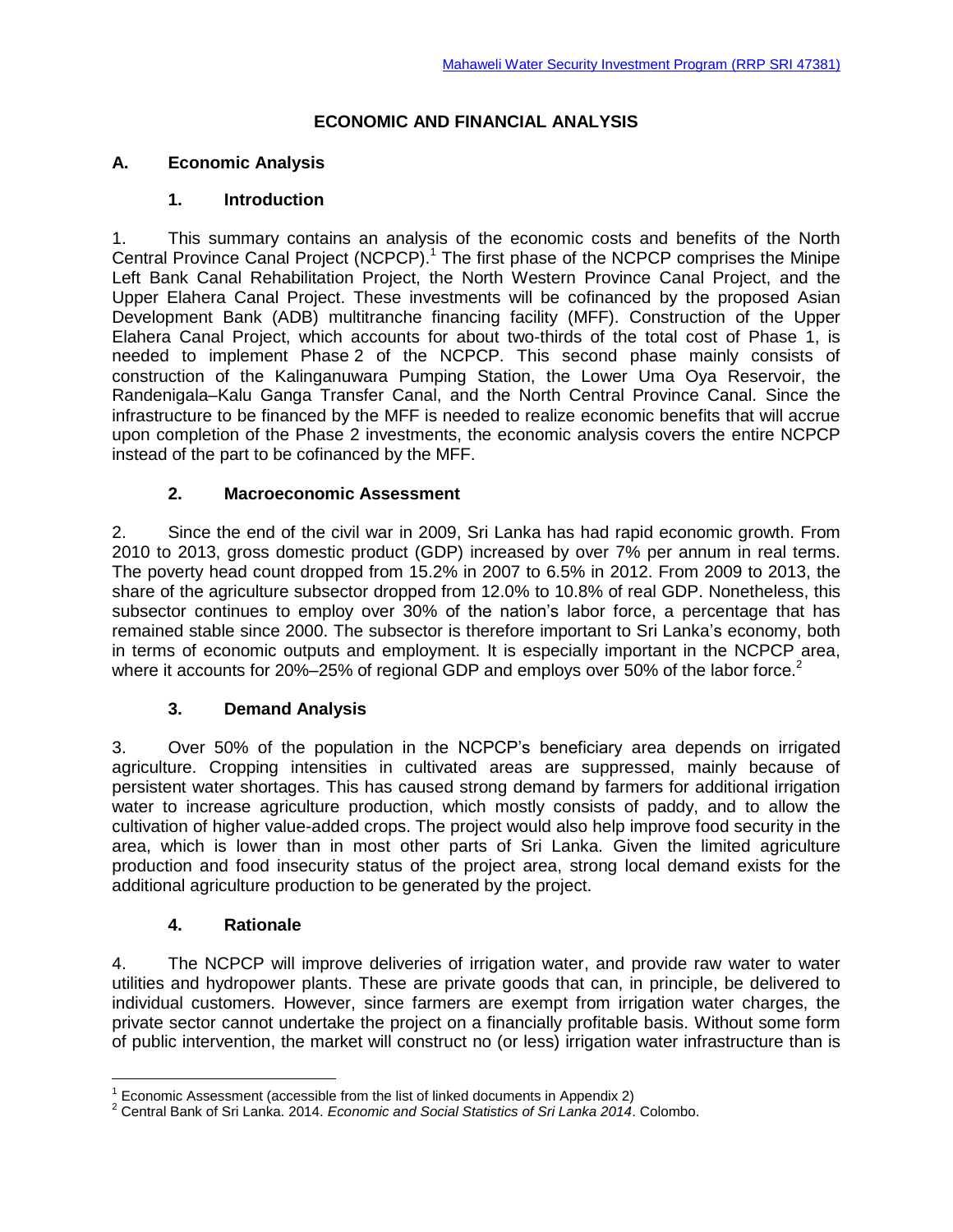optimal. To address this market failure, government intervention is proposed in the form of capital grants and––to the extent required––operation and maintenance (O&M) subsidies.

# **5. Project Alternatives**

5. The NCPCP is the least-cost option identified to achieve the objective of providing water to the project area while minimizing adverse impacts on the existing system and the environment. A large number of studies and simulations were undertaken to select the infrastructure that would best achieve this objective. The main reasons for choosing the selected option are that it: $3$  (i) has the shortest transfer route length compared with alternative options studied; (ii) has the least environmental damage compared with alternative options studied; (iii) allows optimization of infrastructure to be developed under Moragahakanda and Kalu Ganga reservoir projects, which are under construction; and (iv) enhances flexibility with regard to regulation of flows.

# **6. Methodology and Data**

6. **Overview.** The economic analysis was prepared for the NCPCP in accordance with ADB's *Guidelines for the Economic Analysis of Projects*. <sup>4</sup> The guidelines describe four basic steps to analyzing the economic viability of a project: (i) identify economic costs and benefits, (ii) quantify economic costs and benefits (comparing with- and without-project situations for each alternative), (iii) value economic costs and benefits, and (iv) compare benefits and costs.

7. **Economic surplus.** An economic surplus model was used to measure the agriculture benefits of the project. As a result of a project intervention, changes in the quantity of a commodity (e.g., wheat, rice) can result in product price changes, which together leads to changes in economic welfare. Economic surplus comprises two elements—consumers' surplus and producers' surplus. Consumers' surplus is defined as the extra amount a consumer would have been prepared to pay, and is measured as the area below the demand curve and above the price line. The basic premise of consumers' surplus is that at a certain market price some consumers would be willing to pay a higher price to obtain the same quantity, and that their welfare is increased by obtaining the product at a lower price. The traditional measure of producers' surplus is the difference between what a producer actually receives for a sale and the minimum amount he would have been prepared to accept.

8. The standard economic surplus model was used to measure the impact of a rightward shift in commodity supply functions resulting from increased agriculture production from additional irrigation water supplied by the project. This will have consumer and producer effects both within the project area and the rest of Sri Lanka. In the project area, there will be a direct effect on producers through the increase in supply of a commodity. Assuming competitive conditions prevail, this will also have broader implications on the rest of the country through the reduced market price as a result of increased supply. This will impact on consumers (who gain) and producers (who lose) from the reduced market price.

9. **Identification and quantification of economic costs and benefits.** The project's incremental economic costs and benefits were identified and (to the extent possible) quantified for 2015–2060 (30-year implementation period from completion of the NCPCP). All costs and

 $\overline{a}$ <sup>3</sup> Mahaweli Consultancy Bureau Limited. 2012. *Pre-Feasibility Study for the Implementation of North Central Province Canal Program*. Colombo.

<sup>4</sup> ADB. 1997. *Guidelines for the Economic Analysis of Projects.* Manila.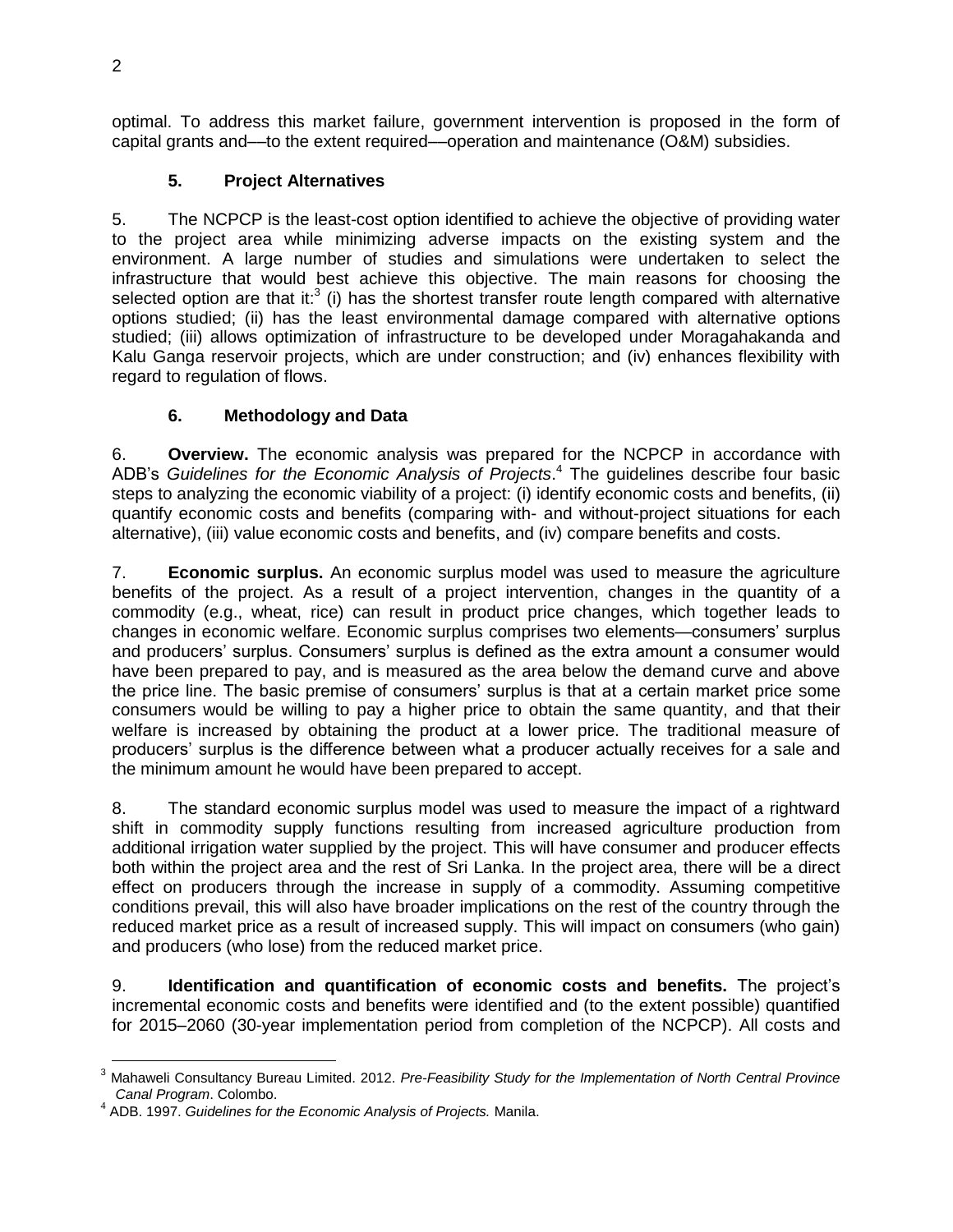benefits were expressed in mid-2014 economic prices including physical contingencies, but excluding transfer payments. The economic cost–benefit analysis was conducted at the domestic price level (domestic price numeraire). For internationally traded inputs and outputs, economic prices (at farm gate) were derived from international border prices and adjusted for the cost of transportation, handling, processing, and packing. For non-traded inputs and outputs, financial prices were obtained from local markets and converted into economic prices using the standard conversion factor estimated at 0.91. The economic price of farm labor was estimated by applying a shadow wage rate factor of 0.7 to the financial price of this input.

10. **Valuation of economic costs.** The incremental economic costs of the proposed NCPCP comprise the project's incremental investment and O&M costs during the project's economic lifetime. The total economic investment cost of the NCPCP was estimated at SLRs 202 billion. To reflect the benefits that may accrue after the end of the project's economic lifetime in 2060, the residual value of the project was set at 20% of the economic investment cost. The incremental economic O&M cost mainly consists of pumping costs, and the cost of cleaning and minor repairs of project assets, and was estimated at 1.5% per year of the economic investment cost. In 2050, it is assumed the hydraulic steel structures and mechanical equipment will be replaced at a cost estimated at 10% of the economic investment cost.

11. **Valuation of economic benefits.** The NCPCP will finance investments in infrastructure that will enable the government to divert water from the Mahaweli River to water-scarce areas in the northern dry zone region. Upon completion of the proposed investments, the available supply of water is expected to increase by over 1,200 million cubic meters per year.<sup>5</sup> The increase in available water will have quantifiable economic benefits for (i) increased agricultural production; (ii) increased provision of raw water for domestic, municipal, and industrial (DMI) uses; and (iii) increased hydropower generation. In addition, the following benefits were assessed qualitatively—increased food security and increased internal security.

12. **Valuation of economic benefits from increased agricultural production.** The primary economic benefit of the NCPCP is increased agricultural production through improved deliveries of irrigation water which is expected to result in (i) an increase in cropping intensities on existing cultivated areas; (ii) an increase in paddy yields owing to the secured supply of water; and (iii) an increase in the production of high-value crops (such as fruit and vegetables).

13. The project will increase water deliveries to 232,500 hectares (ha) of irrigable land in Sri Lanka's dry zone (the agricultural benefit area). About 214,500 ha is already used to grow crops, mostly paddy, and the remaining 18,000 ha will be cultivated upon completion of Phase 1. According to a recent analysis, air temperatures in the project area will be 1.3ºC to 1.7 $^{\circ}$ C higher in 2050 than during 1961–1990. $^{\circ}$  Another study estimates that paddy yields in South Asia will, on average, decrease by 4.0% per  $1^{\circ}$ C temperature increase.<sup>7</sup> These parameters were used to estimate the decrease in agricultural production in the without-project scenario. Agricultural production is not expected to decrease as a result of climate change in the with-project scenario, as the newly built irrigation infrastructure will mitigate the adverse climate change impacts by securing the availability of water for agriculture.

 $\overline{a}$ <sup>5</sup> Mahaweli Consultancy Bureau Limited. 2012. *Water Balance Study of NCP Canal Project.* Colombo.

<sup>6</sup> C.S. De Silva. 2013. Impact of Climate Change on Water Resources and Agriculture in Sri Lanka. *Proceedings of the International Conference on Climate Change Impacts and Adaptations*. Colombo.

<sup>7</sup> D.B. Lobell et al. 2008. Prioritizing Climate Change Adaptation Needs for Food Security in 2030. *Science*. 319. pp. 607–610.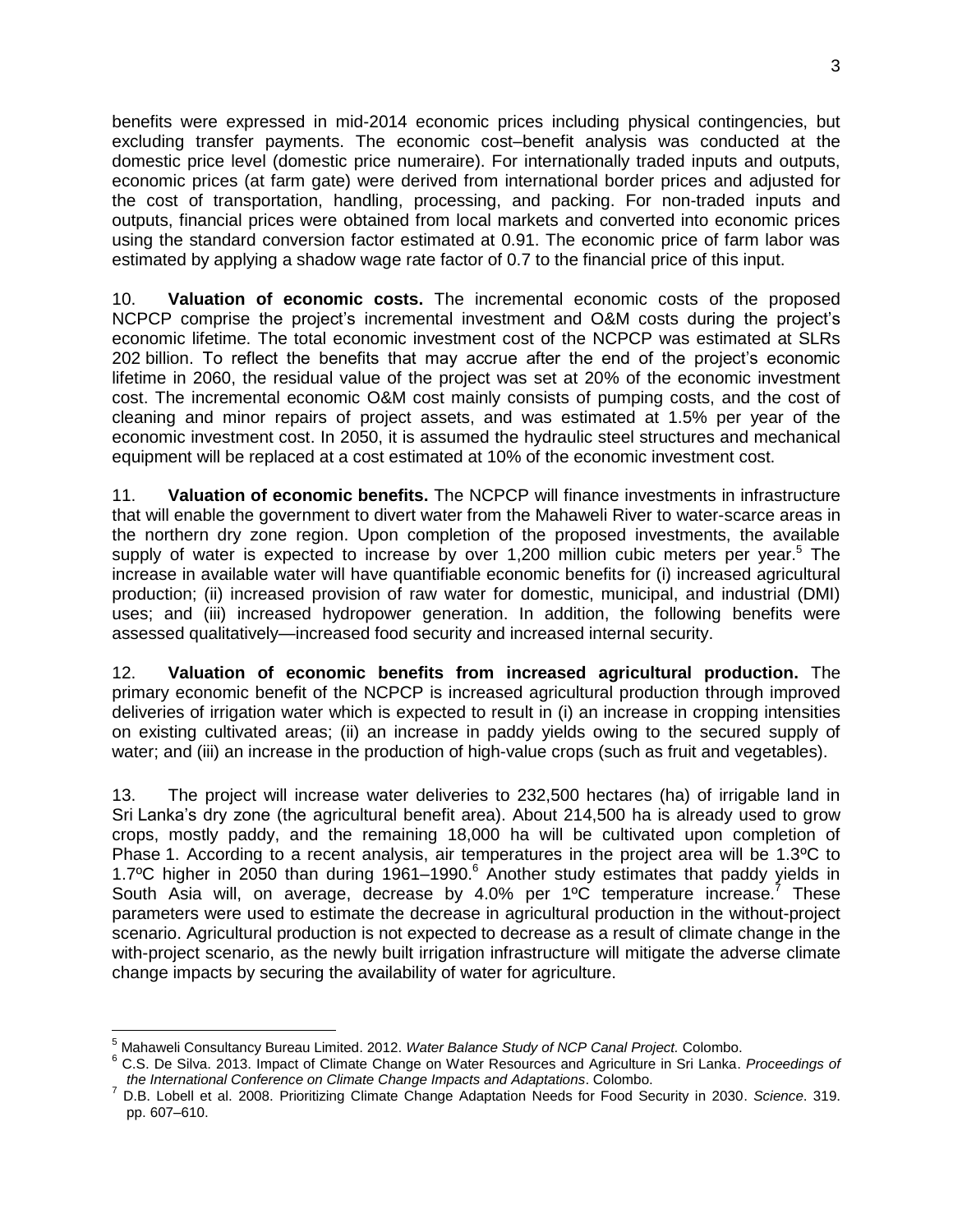14. Cropping intensities in existing cultivated areas are suppressed, mainly because of persistent shortages of irrigation water. Records of the Mahaweli Authority of Sri Lanka (MASL) indicate that cropping intensities are about 50% lower in *Yala* cultivation season (May to August) than in *Maha* cultivation season (September to March). At present, the average cropping intensity of the agricultural benefit area is 1.42 with about 331,000 ha harvested on an annual basis. Upon completion of the NCPCP in 2030, the cropping intensity will increase to 1.86. As a result, the harvested area will be about 107,000 ha larger and the annual agricultural production over 1.2 million tons higher than the without-project scenario (Table 1).

15. MASL manages a series of major irrigation schemes located in or near the agricultural benefit area, which already enjoy an adequate supply of irrigation water, notably Systems B, C, and H. Actual cropping patterns in these systems were analyzed to define cropping patterns in newly harvested areas in the benefit area. Based on the analysis, the following allocation rules were formulated:

- (i) *Maha***: 100% paddy.** It is unusual for farmers in the agricultural benefit area to grow crops other than paddy in *Maha*, even in well-irrigated areas.
- (ii) *Yala***: 25% paddy, 75% other field crops.** Based on current cropping patterns in Systems B, C, and  $H<sup>8</sup>$  About half of the increase in the harvested area for other field crops will be used for banana and maize (24% each), and the remainder for vegetables (14%), green gram (14%), dry chilies (11%), groundnut (11%), and big onions (2%).

In addition, about 6,600 ha in the Kantale area (which are currently fallow) will be allocated to sugarcane to help reduce Sri Lanka's considerable sugar imports. Upon completion of the NCPCP, over 60% of the expected increase in the harvested area will be absorbed by paddy, 6% is allocated to sugarcane, and the remaining 32% to other field crops.

| rable 1. Harvested Area and Agricultural Froudetion, 2000 |                                  |                                |                     |                                     |                        |                                  |  |  |
|-----------------------------------------------------------|----------------------------------|--------------------------------|---------------------|-------------------------------------|------------------------|----------------------------------|--|--|
| Crop                                                      |                                  | Harvested Area ('000 hectares) |                     | Agricultural Production ('000 tons) |                        |                                  |  |  |
|                                                           | <b>Without</b><br><b>Project</b> | With<br><b>Project</b>         | Increase in<br>Area | Without<br><b>Project</b>           | With<br><b>Project</b> | Increase in<br><b>Production</b> |  |  |
| Paddy, Maha                                               | 196                              | 226                            | 30                  | 1.162                               | 1.328                  | 167                              |  |  |
| Paddy, Yala                                               | 96                               | 135                            | 38                  | 493                                 | 687                    | 194                              |  |  |
| Other field crops                                         | 33                               | 66                             | 33                  | 231                                 | 462                    | 231                              |  |  |
| Sugarcane                                                 | 0                                |                                |                     | $\Omega$                            | 643                    | 643                              |  |  |
| Total <sup>a</sup>                                        | 325                              | 433                            | 107                 | 1.885                               | 3.120                  | 1.234                            |  |  |

### **Table 1: Harvested Area and Agricultural Production, 2030**

<sup>a</sup> Numbers may not sum precisely because of rounding.

Sources: Asian Development Bank (assumed allocation); Mahaweli Authority of Sri Lanka (other).

16. The economic value of final outputs and agricultural inputs was estimated by converting financial prices into mid-2014 economic prices using conversion factors (para 9). Paddy yields were assumed to increase by 0.1 ton/ha per year in *Maha* until the end of Phase I and remain stable thereafter. Assumed paddy yields in *Yala* and other field crop yields are the actual yields realized in Systems B, C, and H during 2008-2012. The present value of the economic benefits from increased agricultural production are estimated at SLRs104.9 billion (Table 2), or about 90% of the total present value of the project's quantifiable benefits. This comprises SLRs41.3 billion from paddy, SLRs24.0 billion from sugarcane, and SLRs39.5 billion from other field crops. In terms of welfare effects, consumers in the project area gain SLRs40.9 billion and consumers

 $\overline{a}$ 

<sup>8</sup> Mahaweli Consultancy Bureau Limited. 2012. *Economic Analysis in Financial and Economic Terms of the North Central Province Canal Project of Mahaweli Development Program.* Colombo.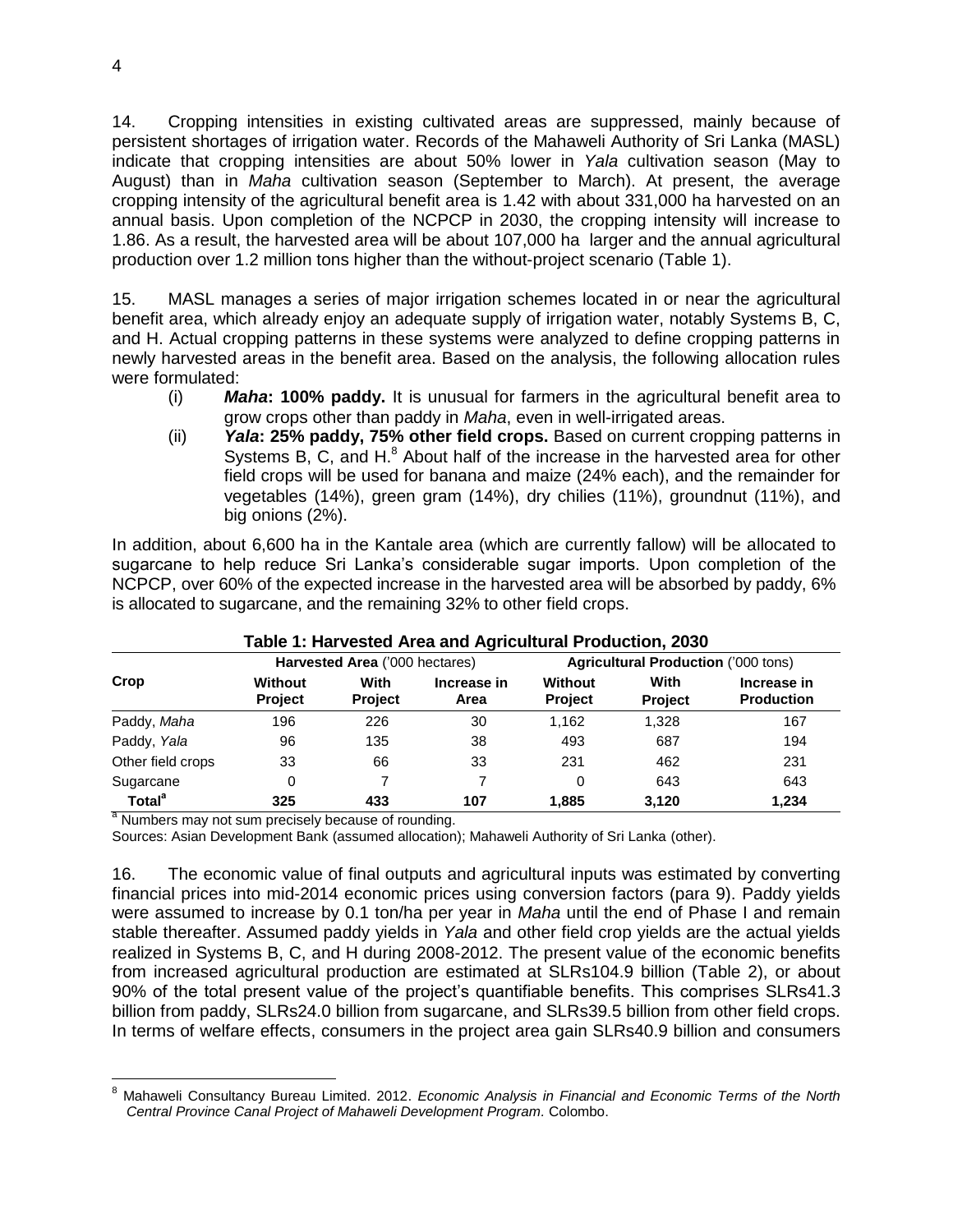in the rest of the country gain SLRs74.6 billion; producers in the project area gain SLRs61.4 billion, but in the rest of country lose SLRs72.0 billion owing to lower market prices.

| (SLRs billion)         |        |                  |                          |        |  |  |  |
|------------------------|--------|------------------|--------------------------|--------|--|--|--|
| <b>Item</b>            | Paddy  | <b>Sugarcane</b> | <b>Other Field Crops</b> | Total  |  |  |  |
| Project area           |        |                  |                          |        |  |  |  |
| Consumer surplus       | 15.1   | 10.0             | 15.8                     | 40.9   |  |  |  |
| Producer surplus       | 25.7   | 13.5             | 22.3                     | 61.4   |  |  |  |
| Total surplus          | 40.8   | 23.4             | 38.0                     | 102.3  |  |  |  |
| <b>Rest of country</b> |        |                  |                          |        |  |  |  |
| Consumer surplus       | 25.5   | 5.7              | 43.5                     | 74.6   |  |  |  |
| Producer surplus       | (25.0) | (5.1)            | (42.0)                   | (72.0) |  |  |  |
| Total surplus          | 0.6    | 0.6              | 1.5                      | 2.6    |  |  |  |
| Total                  |        |                  |                          |        |  |  |  |
| Consumer surplus       | 40.6   | 15.6             | 59.2                     | 115.5  |  |  |  |
| Producer surplus       | 0.7    | 8.4              | (19.7)                   | (10.6) |  |  |  |
| Total surplus          | 41.3   | 24.0             | 39.5                     | 104.9  |  |  |  |

| Table 2: Results of Discounted Economic Surplus Analysis |  |  |
|----------------------------------------------------------|--|--|
|----------------------------------------------------------|--|--|

 $()$  = negative.

Source: Asian Development Bank estimates.

17. **Valuation of economic benefits from increased provision of raw water for domestic, municipal, and industrial uses.** An important secondary economic benefit of the NCPCP is improved provision of raw water for DMI uses. By 2030, the project will provide 162 million cubic meters of raw water per year to five districts (the DMI benefit area), which will provide piped water to about 830,000 persons. The quantifiable economic benefits of the NCPCP with respect to raw water comprise:

- (i) **Economic benefits from improved sources of non-piped drinking water supply.** The proposed irrigation canals will provide additional and secure supplies of raw water to areas that are water-scarce. This will provide substantial benefits to persons living in the DMI benefit area (including those without access to piped water), mainly by lowering the cost of obtaining water for domestic use (easier access to water sources, no need to pay water vendors) and by lowering health costs (better quality water, more reliable supply of water). This is especially relevant given the high incidence of chronic kidney disease in the DMI benefit area, which is widely believed to be associated with the absence of safe and clean drinking water supply.
- (ii) **Economic benefits from improved sources of piped drinking water supply.** The project will enable water utilities in the DMI benefit area to provide piped water at a lower cost than without the project, mainly because of substantial cost savings on transmission mains, source works, and groundwater development. This would lower the cost of providing water and enable the government to achieve its coverage targets for the project area earlier than without the project.

18. The net present value (NPV) of the quantifiable benefits from improved sources of piped and non-piped sources of drinking water supply (including health benefits from reduced chronic kidney disease mortality) is about SLRs10.1 billion (9%) of the total NPV of the project benefits.

19. **Valuation of economic benefits from increased hydropower generation.** From mid-2018 to 2029, the project will result in an increase in hydropower generation of 18 gigawatthours (GWh) per year, and the economic benefits of the increase were estimated at SLRs382 million per year. From 2030 until the end of the project's lifetime in 2060, the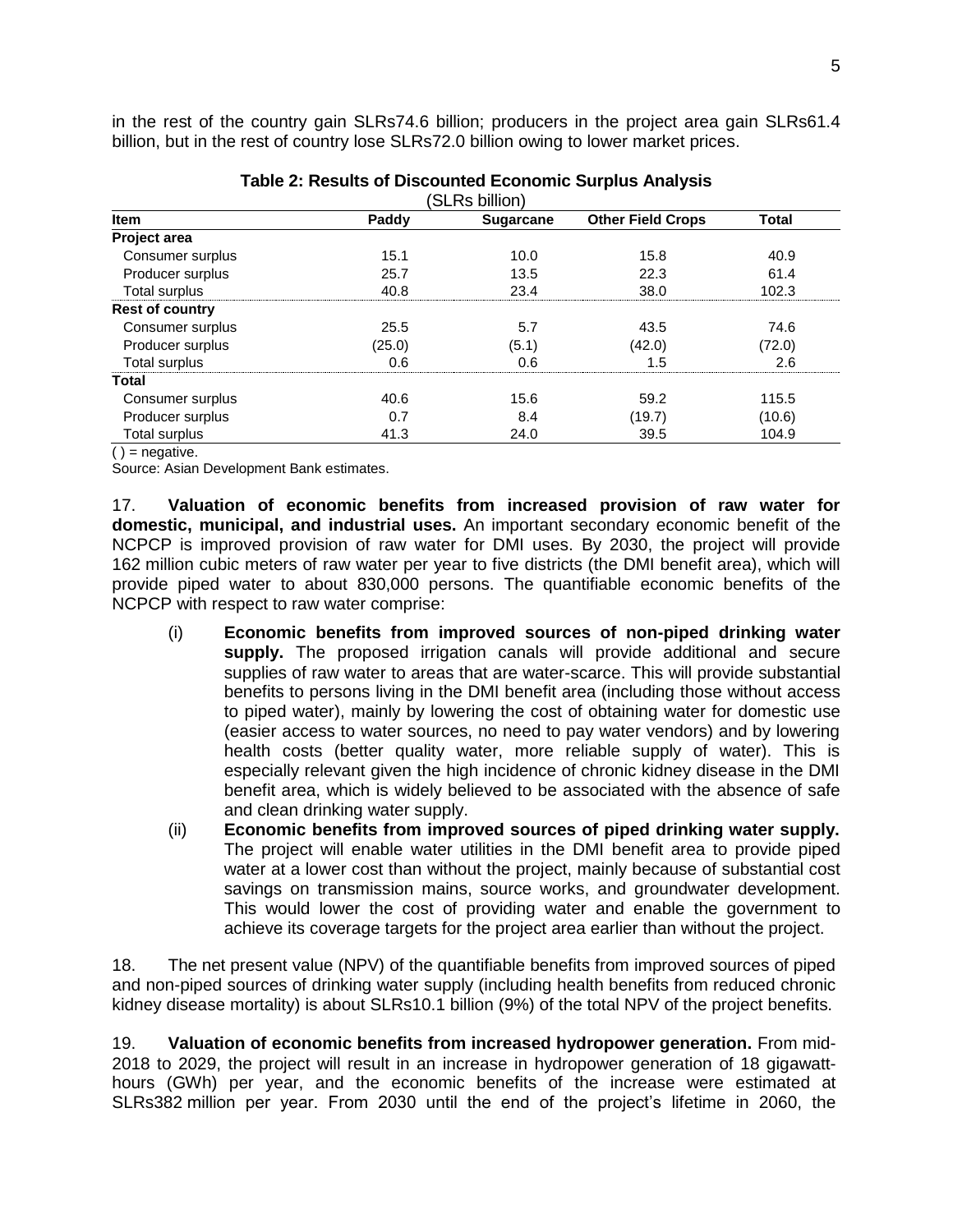economic benefit is –SLRs892 million per year because hydropower generation will drop by 42 GWh per year after commissioning of the NCPCP. The NPV of the hydropower generation is estimated at SLRs200 million, or about 0.2% of the total NPV of the project's benefits.

20. **Economic benefits from increased food security (not quantified).** The economy of the agricultural benefit area is heavily dependent on irrigated agriculture, so droughts adversely affect food security in the area. According to a recent World Food Programme survey, the 2014 *Maha* drought doubled food insecurity in 15 of Sri Lanka's 26 districts (including all four districts in the agricultural benefit area), and increased the share of households with inadequate diets by 6%–18%.<sup>9</sup> The NCPCP would improve food security in the agricultural benefit area and thereby potentially protect at least 70,000 households from malnutrition during a drought event.

21. **Economic benefits from increased internal security (not quantified).** The NCPCP is the capstone of the Mahaweli Development Program (MDP), which was formulated in 1968 to harness the hydropower and irrigation potential of the Mahaweli River. The civil war that ravaged Sri Lanka from 1983 to 2009 caused a major delay in implementation of the MDP, and impoverished most of the area that stands to benefit from the NCPCP. This applies especially to the districts of Anuradhapura and Vavuniya, which were located near the front line of the conflict, and where most of the project's beneficiaries live. Hence, the project will also serve the higher-level goals of restoring prosperity in a formerly conflict-affected area and help prevent the resumption of civil strife in that area.

## **7. Results**

22. **Assessment of economic feasibility.** The economic net present value (discounted at the 12% assumed economic opportunity cost of capital) of the project is estimated at SLRs11.7 billion, indicating that the NCPCP is economically feasible. The same conclusion can be derived from the project's economic internal rate of return (EIRR), which is estimated at 13.1%. Increased agricultural production is the most important source of quantifiable economic benefits, accounting for over 90% of total benefits. Benefits from increased raw water provision account for most of the remainder. The project is also expected to generate significant nonquantifiable benefits, especially by accelerating the socioeconomic development of an area that was adversely affected by internal conflict since 1983.

23. **Sensitivity analysis.** Sensitivity tests were conducted by varying the project's investment cost, O&M cost, and benefits (Table 3). The results indicate the NCPCP's economic feasibility is sensitive to unfavorable changes to the investment cost and economic benefits. If the investment cost is 11.5% higher, or benefits are 11.2% lower, than in the base case, the EIRR will fall below 12%. The project's EIRR is relatively insensitive to changes in the O&M cost.

| Table 5. Sensitivity of Froject Economic Internal Kate of Keturn |                               |                                     |                    |                            |  |  |
|------------------------------------------------------------------|-------------------------------|-------------------------------------|--------------------|----------------------------|--|--|
| <b>Item</b>                                                      | <b>Change to Base</b><br>Case | FNPV <sup>a</sup><br>(SLRs billion) | <b>EIRR</b><br>(%) | <b>Switching Value (%)</b> |  |  |
| Base case                                                        |                               | 11.7                                | 13.1               |                            |  |  |
| Investment cost                                                  | $+10%$                        | 1.6                                 | 12.1               | $+11.5$                    |  |  |
| O&M cost                                                         | $+10%$                        | 10.7                                | 13.0               | $+124.9$                   |  |  |
| <b>Benefits</b>                                                  | $-10%$                        |                                     | 12.1               | $-11.2$                    |  |  |

### **Table 3: Sensitivity of Project Economic Internal Rate of Return**

<sup>9</sup> World Food Programme. 2014. *Sri Lanka - Rapid Drought Impact Assessment: Food Security and Livelihoods Affected by Erratic Weather, April 2014.* Rome.

 $\overline{a}$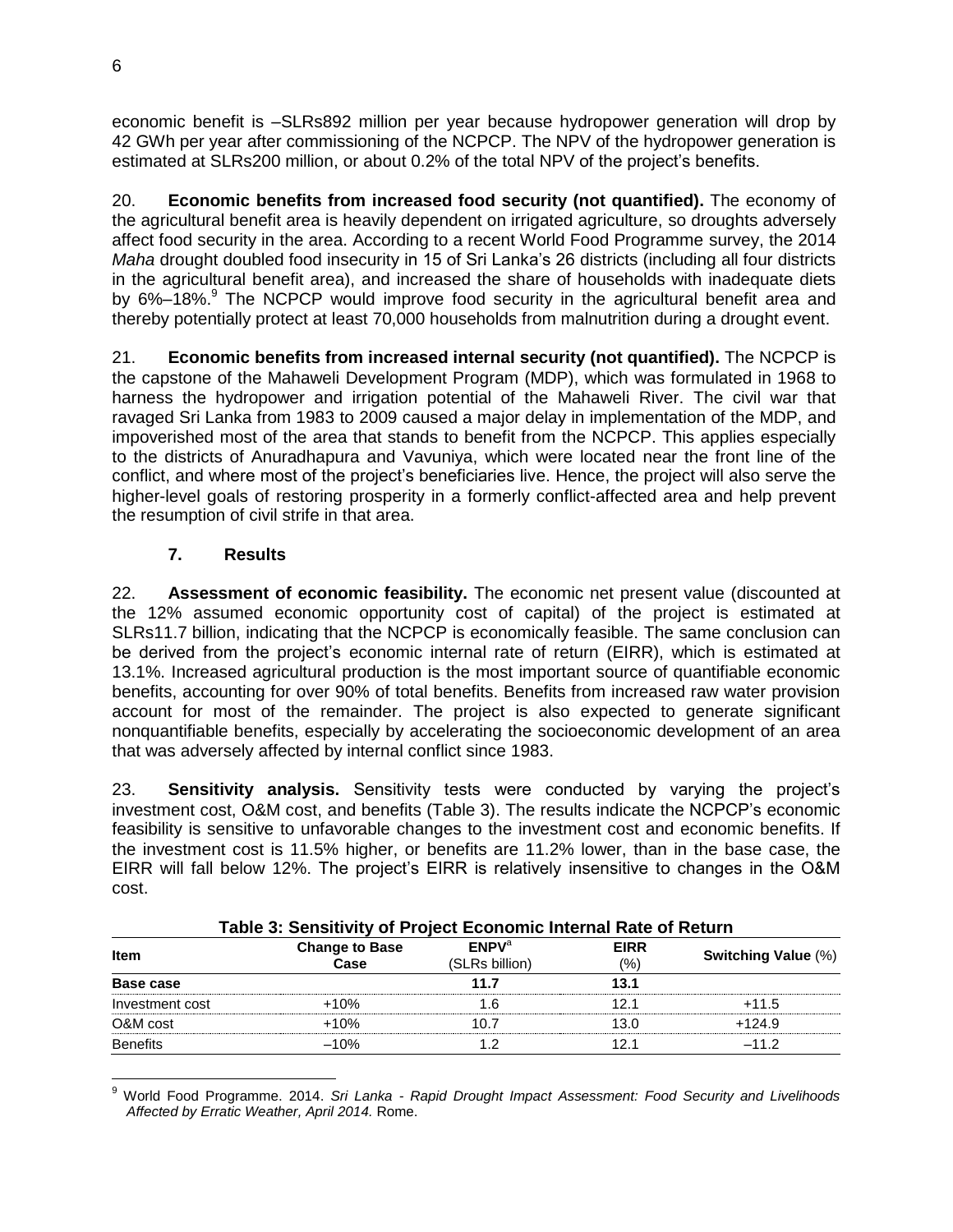ENPV = economic net present value, EIRR = economic internal rate of return, O&M = operation and maintenance. <sup>a</sup> Computed based on assumed economic opportunity cost of capital of 12%. Source: Asian Development Bank estimates.

## **8. Distribution and Poverty Analysis**

24. **Distribution of project benefits to stakeholder groups.** Three stakeholder groups were considered—government, agricultural producers, and consumers (agriculture and water). These groups were further disaggregated into the project region and the rest of the country. The government will finance the investment and O&M cost of the project. Because the project will not generate incremental revenue (with the exception of a small increase in revenue from hydropower), this stakeholder incurs a substantial net loss. Agricultural consumers and producers in the region will capture most of the net gains (Table 4). The poverty impact ratio of the NCPCP is estimated at 31.1%.

|                                   | <b>Government</b> | <b>Consumers</b> |                      | <b>Producers</b> | <b>Total</b>         |         |
|-----------------------------------|-------------------|------------------|----------------------|------------------|----------------------|---------|
| <b>Present Value of:</b>          |                   | Project area     | Rest of<br>Sri Lanka | Project area     | Rest of<br>Sri Lanka |         |
| Economic benefits                 |                   |                  |                      |                  |                      |         |
| Agricultural                      | 0.0               | 40.9             | 74.6                 | 61.4             | (72.0)               | 104.9   |
| Piped water                       | 1.6               | 3.2              | 0.0                  | 0.0              | 0.0                  | 4.8     |
| Non-piped water                   | 0.0               | 5.3              | 0.0                  | 0.0              | 0.0                  | 5.3     |
| Hydropower                        | 0.2               | 0.0              | 0.0                  | 0.0              | 0.0                  | 0.2     |
| Economic costs                    | (103.6)           | 0.0              | 0.0                  | 0.0              | 0.0                  | (103.6) |
| <b>Gains and losses</b>           | (101.7)           | 49.4             | 74.6                 | 61.4             | (72.0)               | 11.7    |
| Benefits to poor                  | (6.9)             | 18.7             | 5.0                  | 24.6             | (5.5)                | 35.8    |
| Poverty impact ratio <sup>a</sup> |                   |                  |                      |                  |                      | 31.1%   |
|                                   |                   |                  |                      |                  |                      |         |

# **Table 4: Distribution of Project Benefits** (SLRs billion)

( ) = negative.<br><sup>a</sup> Assumed poverty rates: national 6.9%, rural 7.6%, small farmers 40%.

Sources: Asian Development Bank, World Bank and International Fund for Agricultural Development estimates.

### **B. Financial Analysis**

25. **Introduction.** The Upper Elahera Canal Project will be operated and maintained by MASL and the Minipe Left Bank Canal Rehabilitation Project and North Western Province Canal Project will be operated and maintained by the Department of Irrigation (DOI). These projects will not (and were not designed to) generate direct financial revenue that could be used to cover incremental O&M costs. Instead, the government will finance these costs from its own sources. This section presents estimates of the expected O&M costs of the investment program. It then presents estimates of the past and projected budgets of MASL and DOI, and concludes that they are likely to have sufficient financial resources to cover the expected O&M costs.

26. **Incremental operation and maintenance costs.** The cost of routine O&M mainly comprises pumping costs, cleaning costs, and minor repairs of project assets; and is estimated at 1.5% per year of the investment cost. In 2050, hydraulic steel structures and mechanical equipment may need to be replaced. The one-time replacement cost of the items is estimated at 10% of the investment cost. From 2015 until 2024, incremental O&M costs are about SLRs200 million per year. Upon completion of the MFF, these costs will increase substantially to about SLRs1.2 billion (all prices are expressed in mid-2014 financial prices). Table 5 shows incremental O&M cost estimates for selected years.